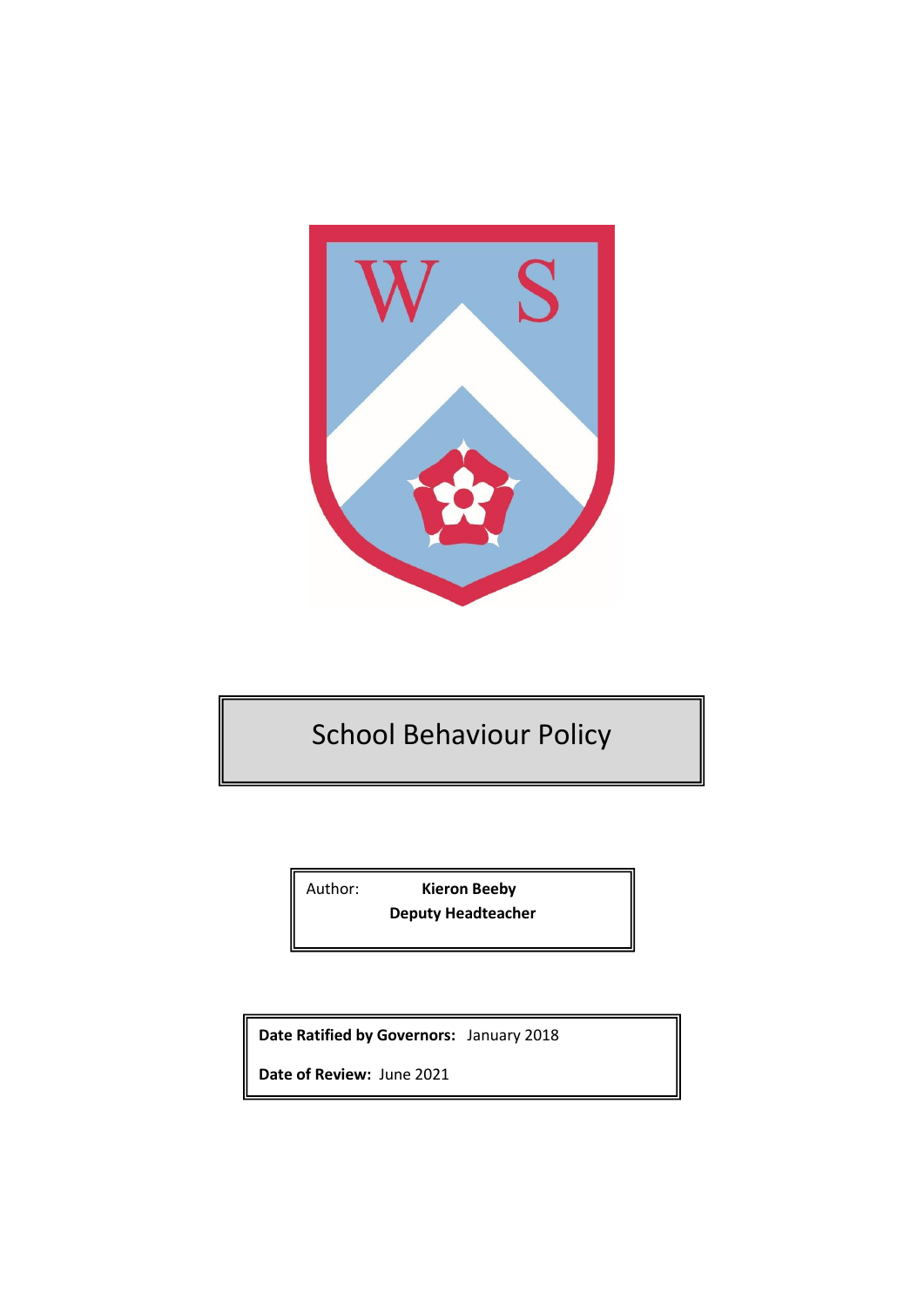## **RATIONALE:**

Wollaston School believes in establishing and maintaining a positive learning culture, where everyone has the right to feel safe, enjoy their learning, achieve to the best of their ability and be treated with respect.

Everyone has a responsibility for their own behaviour, to safeguard the rights of other people and to treat others with respect, dignity and consideration. Our Behaviour Policy underpins the rights and responsibilities which are at the core of our beliefs as a school.

Teachers should follow the published Teachers' professional standards.

A teacher is expected to demonstrate consistently high standards of personal and professional conduct. The following statements define the behaviour and attitudes which set the required standard for conduct throughout a teacher's career.

Teachers uphold public trust in the profession and maintain high standards of ethics and behaviour, within and outside school, by:

- treating pupils with dignity, building relationships rooted in mutual respect, and at all times observing proper boundaries appropriate to a teacher's professional position
- having regard for the need to safeguard pupils' well-being, in accordance with statutory provisions
- showing tolerance of and respect for the rights of others
- not undermining fundamental British values, including democracy, the rule of law, individual liberty and mutual respect, and tolerance of those with different faiths and beliefs
- ensuring that personal beliefs are not expressed in ways which exploit pupils' vulnerability or might lead them to break the law.

Teachers must have proper and professional regard for the ethos, policies and practices of the school in which they teach, and maintain high standards in their own attendance and punctuality.

Teachers must have an understanding of, and always act within, the statutory frameworks which set out their professional duties and responsibilities.

## **HIGH EXPECTATIONS:**

To ensure that high standards of behaviour are engendered in our students and maintained consistently throughout the school, the school expects all students, with parental support, to abide by the Behaviour Policy.

Whilst acceptance of our policy is explicit through parental and student signature of the Home School Agreement which can be found in the student planner, attendance at the school is taken as implicit acceptance of our policy.

Students are expected to take responsibility for their actions and behaviour and staff are expected to treat students in a way which supports and rewards positive behaviour.

Establishing the expected behaviour is achieved and maintained by focusing on **four** key aspects;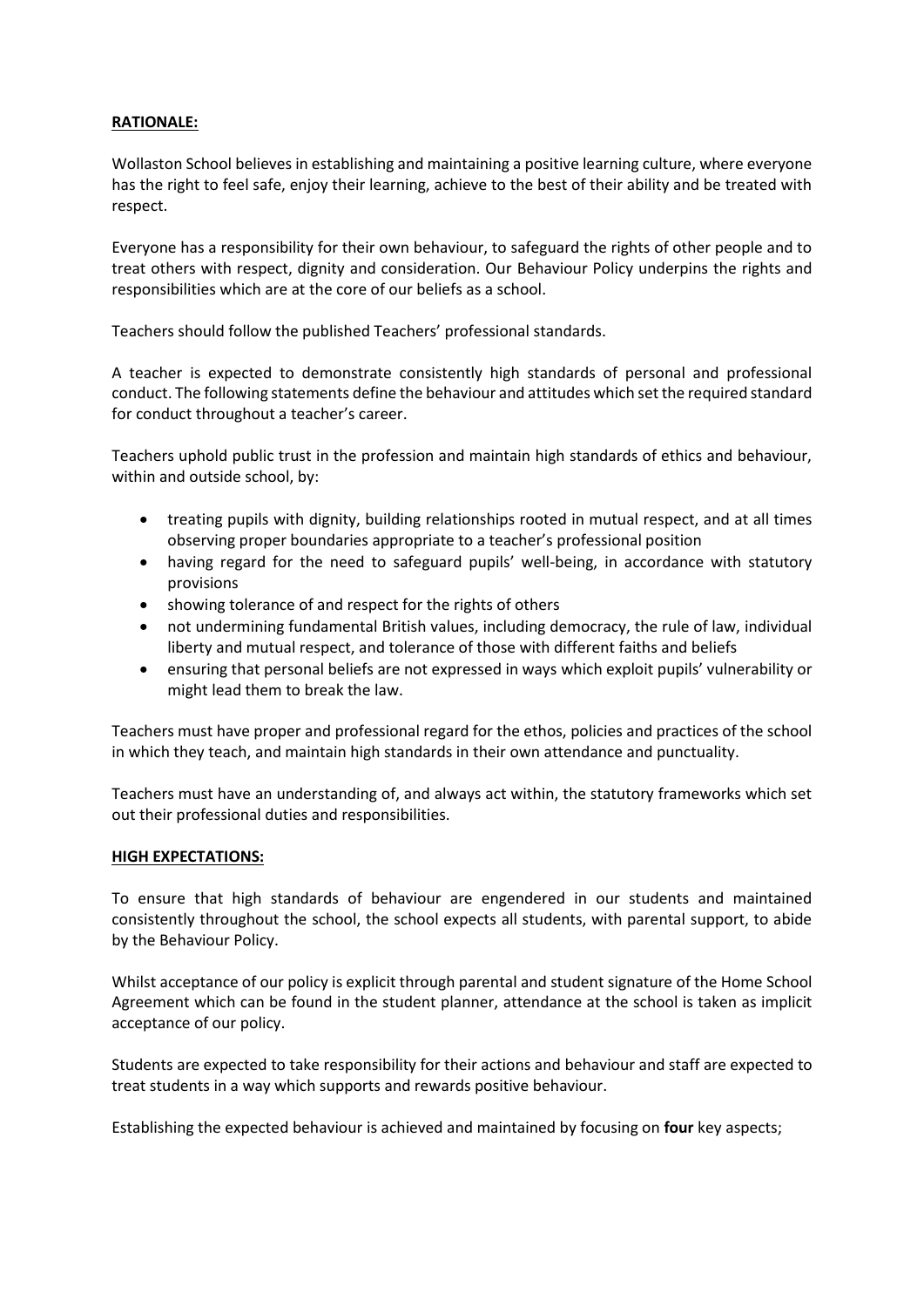## **1. Respect for oneself**

This is shown by a positive and active involvement in classwork and school life. Lessons are able to progress without disruption. Each student should ensure that they arrive ready to learn. We expect Wollaston students to follow classroom routines and expectations and ensure that a positive learning environment is maintained.

# **2. Respect for others and their culture**

All members of the school community should be treated with respect. This is shown by the way that we speak to each other and by being courteous, well mannered and by showing regard for the feelings of others and difficulties they face. Discrimination will not be tolerated.

# **3. Respect for the environment**

We all benefit from working in a clean and tidy environment that is well-resourced and safe. To maintain this, all members of the school should take care of all areas within the school by not dropping litter, not eating other than in designated areas and not chewing gum. It is also important to respect other people's property and work displayed around the school, and to report any theft or damage to the nearest member of staff.

# **4. Apply the school uniform code**

We expect students to wear the correct uniform at all times.

# **ROLES AND RESPONSIBILITIES OF STAKEHOLDERS**

## **The Governing Body**

The Governing Body will establish, in consultation with the Headteacher, staff and parents, a policy for the promotion of desired behaviour and keep it under review. We will ensure that this is communicated to students and parents, is non-discriminatory and the expectations are clear. Governors will support the school in maintaining high standards of desired behaviour of students and staff.

## **The Headteacher**

The Headteacher will be responsible for the implementation and day-to-day management of the policy and procedures.

## **Staff, including teachers, support staff and volunteers**

Staff, including teachers, support staff and volunteers will be responsible for ensuring the policy and procedures are followed, and consistently and fairly applied. Mutual support amongst all staff in the implementation of the policy is essential. Staff have a key role in reviewing the effectiveness of the policy and supporting the Headteacher to create a high quality learning environment, modelling positive behaviours for learning and implementing agreed policy and procedures.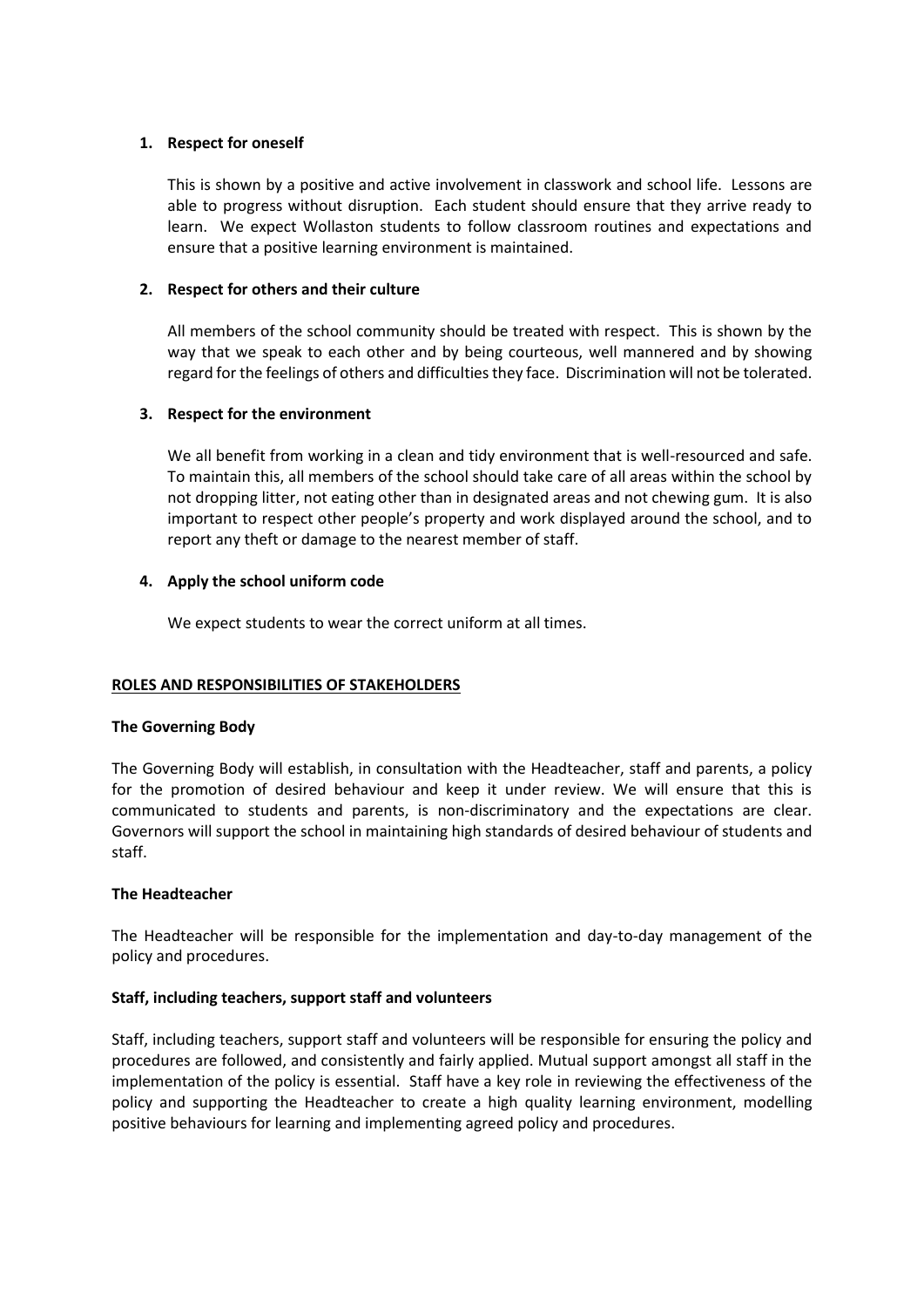## **Parents and Carers**

Parents and Carers will be expected, encouraged and supported to take responsibility for the behaviour of the child both inside and outside the school. The school will encourage parents to work in partnership with the school to assist it in maintaining high standards of desired behaviour and will be actively encouraged to raise with the school issues arising to improve the climate for learning.

## **Students**

Students are expected to take responsibility for their own behaviour and will be made fully aware of the school policy, procedure and high expectations to enable them to do so. Linked posters are on display in all classrooms.

#### **Vulnerable Learners**

Where students have been identified as Vulnerable Learners the school will ensure that appropriate interventions are put in place to help these students achieve their potential.

Vulnerable learners will be included on the whole-school provision map which includes all additional intervention across the school. This enables the school to plan strategically to meet pupils' identified needs, track their provision and work effectively with parents, LA and external agencies to ensure that Vulnerable Learners make expected progress

Where children are underachieving and/or identified as having Special Educational Needs, have an Education, Health care Plan or are identified as low prior attainers the school provides for these additional needs in a variety of ways and includes:

- Teachers differentiate work as part of teaching
- Assessment in relation to progress through the curriculum
- In-class support
- Adaption of curriculum where necessary
- Other small group withdrawal
- Individual class support / individual withdrawal
- Bilingual support/access to materials in translation
- Further differentiation of resources,

#### **Bias**

The Governing Body, Headteacher and staff will ensure there is no differential application of the policy and procedures on any grounds, particularly ethnic or national origin, culture, religion, gender, disability or sexuality.

## **PROCEDURES**

The procedures arising from this policy will be continually developed and reviewed in consultation with all stake holders. The procedures will make clear to staff and students how the acceptable standards of behaviour can be achieved and will have a clear rationale which is made clear to staff, students and parents.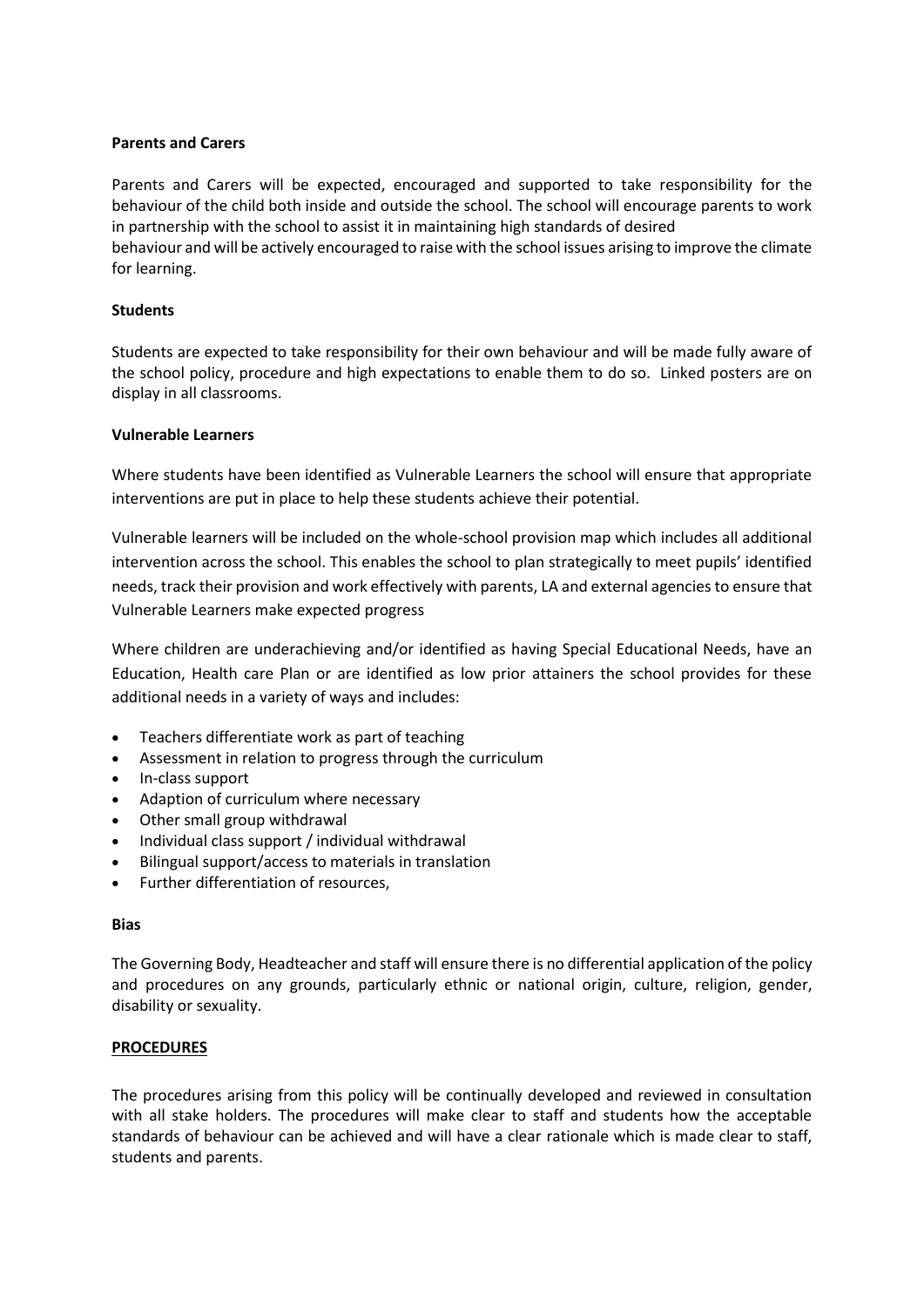## **Training**

The Governing Body, and Headteacher will ensure that appropriate and high quality training on all aspects of behaviour management is provided to support the implementation of the policy.

## **Whole School Policies**

In order for the behaviour policy to be effective, a clear relationship with other school policies, particularly teaching and learning, inclusion, attendance and punctuality, equality and anti-bullying, is essential and needs the support of staff.

#### **Review**

The Behaviour policy will be discussed with key stakeholders; its effectiveness, fairness and consistency of application will be regularly reviewed and outcomes will be communicated to all stakeholders.

## **COMMUNICATING THE BEHAVIOUR POLICY TO THE SCHOOL COMMUNITY**

The school will ensure that students are aware that they are expected to adhere to the school values and high standards of behaviour. The Behaviour Policy and behaviour expectations will be communicated through tutorial sessions, assemblies, information within the student planners and classroom posters. The Policy will be published on the school website. The school values its partnership with parents and expects parents to support the school in maintaining its high standards of behaviour.

## **BEHAVIOUR OUTSIDE SCHOOL AND WHEN USING TECHNOLOGIES INCLUDING ICT**

The school's Behaviour Policy allows the school to regulate students' behaviour where the students are not in school or in the charge of the school e.g. in the immediate vicinity of the school, on the journey to and from school or when clearly identifiable as a member of the school.

When using transport provided on behalf of the school, students are expected to behave appropriately at all times. Demonstrating respect for the environment, maintaining school rules and ensuring that the health and safety of themselves or others is not at risk.

Students may be outside school on school business including for example school trips and educational visits college courses, sporting activities and work experience placements. In such circumstances, breaches of the Behaviour Policy will be dealt with as if they had taken place in school.

The Behaviour Policy extends to when students are using technologies including mobile phones and the internet. For behaviour outside school, but not on school business, including through the use of the technologies such as mobile phones and the internet, the school may discipline a student with a sanction, including an exclusion decided upon by the Headteacher, if there is a clear link between that behaviour and maintaining good behaviour and discipline among the student body as a whole.

## **THE HARASSMENT OF STAFF**

The harassment, abuse or intimidation of staff, both on and off the premises, including via the use of technologies such as mobile phones and the internet, is considered a serious breach of the school's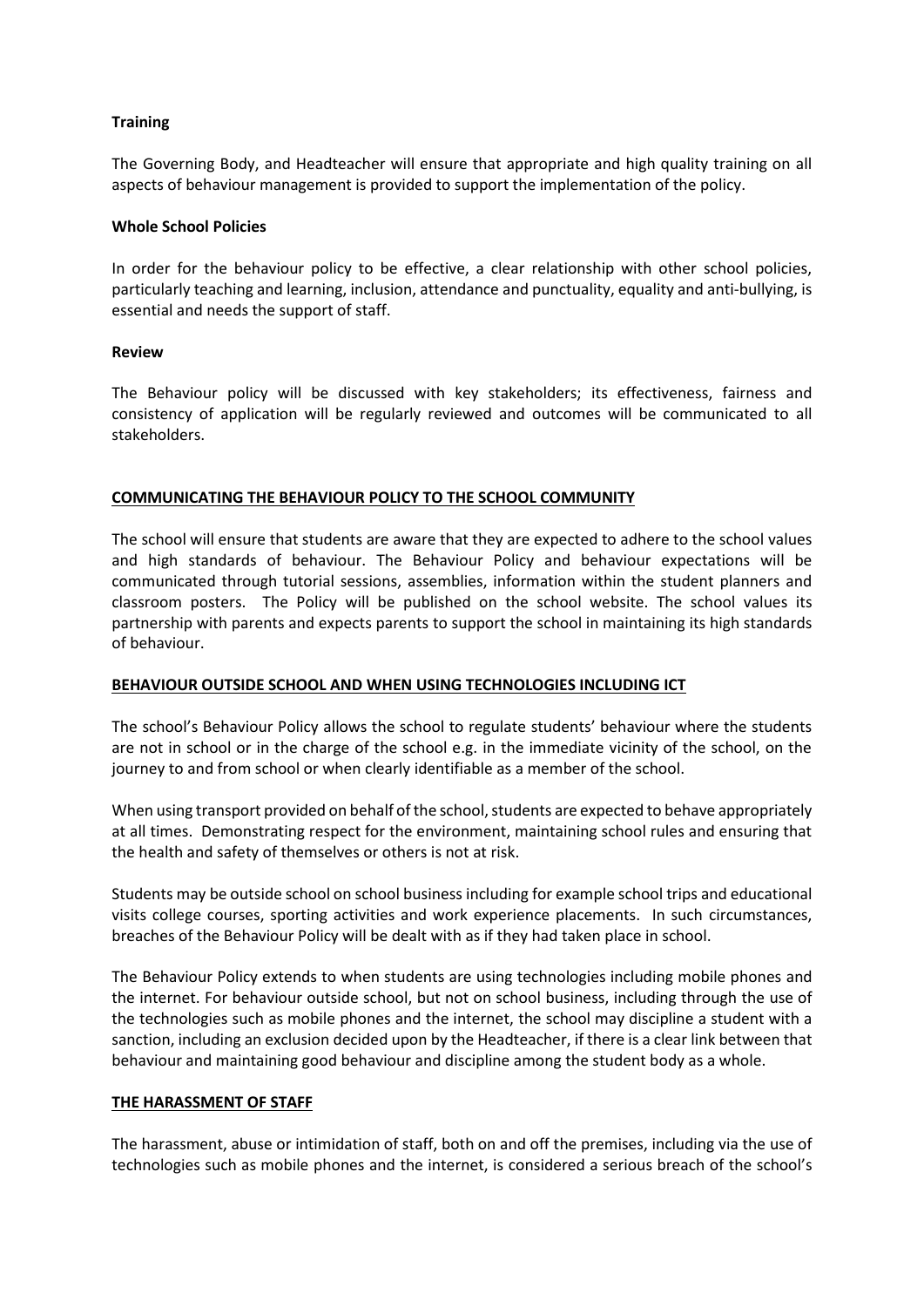behaviour policy. The school will discipline a student who breaches the school behaviour code in this way with a sanction, including an exclusion decided upon by the Headteacher.

# **THE CODE OF BEHAVIOUR**

We expect students to:

- Comply with instructions from all adults they come into contact with.
- Respect all people and not to discriminate against others based on race, religion, gender, sexual orientation or disability.
- Attend school.
- Arrive in school and in class on time, ready to learn, with the correct equipment.
- Comply with the uniform policy and wear the uniform correctly.
- Respect and take care of the school premises, buildings and property.
- Respect the property of other people in the school community.
- Keep work areas and social areas tidy, clean and free from litter.
- Focus on their learning, taking a pride in their work, including presentation.
- Complete homework and coursework assignments on time and to the best of their ability.
- Have due regard for the health and safety of others by complying with the health and safety procedures and instructions in lessons and around the building.
- Move around the building in an orderly and safe manner.
- Safeguard themselves and others by not leaning over or playing near the balconies or stairwells.
- Use the social and eating areas in a safe, orderly fashion.
- Maintain safe practices in queues and large groups.
- Make visitors to the school welcome.
- Provide good example of behaviour to students in younger year groups.
- Maintain a high standard of behaviour, on the way to and from school, when representing the school as well as when clearly identifiable as a member of the school community.
- Respect the school's neighbours and the local community.

The following behaviours are not acceptable:

- Poor punctuality.
- Truancy from school or from lessons.
- Leaving the school premises during the school day without authority.
- Refusal to comply with instructions.
- Disruption of lessons.
- Misbehaving in examinations.
- Violence and threatening behaviour, either verbal or non verbal.
- Bullying and harassment, including cyber-bullying.
- Racist, sexist and homophobic behaviour and language.
- Misuse of technologies including mobile phones, ICT and the internet.
- Using mobile phones or iPods in lessons unless directed by a teacher (BYOD Policy)
- Taking unauthorised photographs on school premises.
- Smoking on the premises and on the way to and from school.
- Theft of property from the school, staff, visitors or students.
- Destruction of property including malicious damage and graffiti.
- Eating in areas not designated as eating areas; chewing gum in the school building.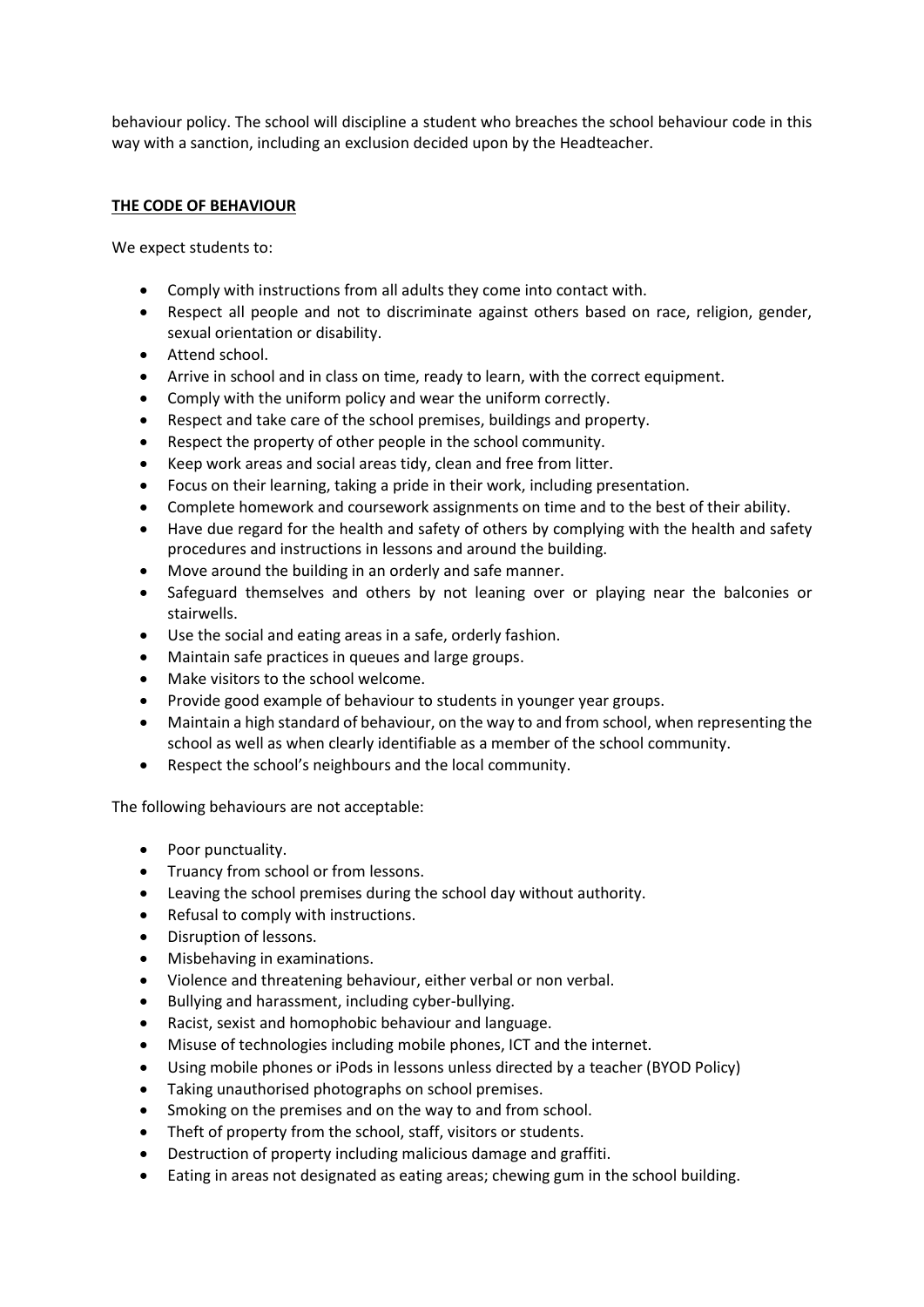- Dropping litter.
- Innappropriate riding of bikes or mopeds on the school premises.
- Students endangering their own health and safety and endangering the health and safety of other members of the school community or those in the local community.
- Bringing the reputation of the school into disrepute.
- Lack of care and consideration for residents and businesses in the local community.

In addition the following are not allowed in school:

- Alcohol, illegal drugs and substances.
- Cigarettes, E-cigarettes, tobacco, lighters, matches or any other smoking paraphernalia.
- BB guns, pen knives, modeling knives, catapults or any other items that may cause harm to ones self or others.
- Laser pens.
- Chewing gum.
- Aerosol cans.

Mobile Phones and all forms of electronic device are not permitted for use in school at any time during the normal school day unless directly requested by the teacher in accordance with the BYOD Policy.

Any item(s) deemed inappropriate will be confiscated. Most items will be returned the same day but where the confiscation of items becomes patterned or where returning items may lead to harm parents will be informed and may be able to arrange collection.

In the most extreme cases items will be handed to the Police.

## **REWARDS**

As a school we believe strongly in the role of rewards in promoting and rewarding positive behaviour. Members of staff are encouraged to recognise and reward positive behavior using a varierty of strategies including:

- Verbal recognition
- **•** Entry on GO4Schools Behaviour System
- Postcards home
- Phone / Email communication
- Head Teacher Commendation letters
- Formal rewards assemblies held on a termly basis
- Formal presentation evenings e.g. GCSE Rewards Evening / Excellence Tie Evening

Through positive feedback and support, it is our overall aim to encourage students to develop positive images of themselves and nurture a self-confidence that will allow students to feel responsible and committed towards their own learning, both in and out of the classroom. The right sort of praise and support at an early stage can often avoid potential problems.

## **RECOGNITION FOR STUDENTS**

The following are examples of areas worthy of recognition by staff.

- Contribution to learning
- Fffort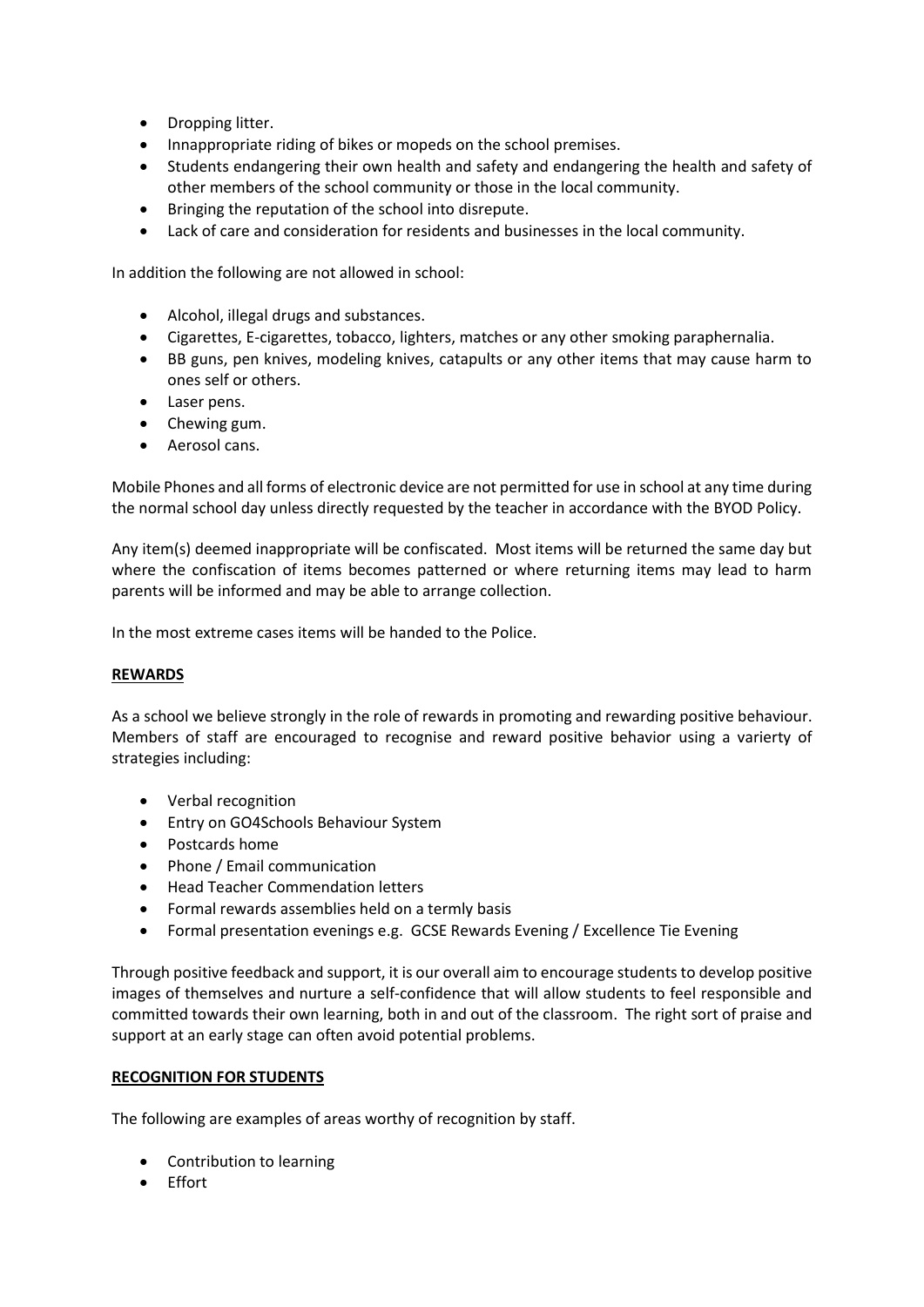- Good or outstanding pieces of work
- School representation
- Attendance
- Improved average engagement grades
- Supporting of the School Community

## *This list is not exhaustive.*

## **HOUSE SYSTEM**

We believe strongly in celebrating the feeling of community.

Every student and every member of staff is assigned to one of four Houses; Austen, Churchill, Drake and Nightingale.

A number of competitions take place throughout the year which contribute points to the House Championships each year.

Form tutors will receive regular details of house competitions and we actively encourage students to take part alongside staff to build strong relationships but also to promote fun and enjoyment in everyone that is part of the Wollaston community.

Termly assemblies are held to promote events and recognise successes.

At the end of the year a celebratory event is held for the winning house.

The pastoral and faculty teams are committed to regularly reviewing and improving the rewards open to students and welcome suggestions from parents/carers, staff and students.

## **SANCTIONS**

Students follow a clear code of conduct in order to maintain a safe, calm and orderly learning environment.

The expectation of all students, at all times, is that they meet the school's high standards of behaviour and follow school rules.

Where students choose not to respond there are systems in place to sanction and improve student behaviour. Consequences are in place to ensure students accept responsibility for their actions. We believe that students need to learn from these situations and demonstrate that changes can be made.

Sanctions include the use of detentions and parents are expected to support this.

For more serious breaches of discipline, the decision regarding which sanction to impose will take into account a number of factors, including the nature of the incident, a student's age and any special educational needs or disability they may have, as well as the individual student's behaviour record.

Where a student has shown a pattern of poor behaviour the level of sanction may increase. In some cases the school will use its ultimate sanction, to exclude where the Headteacher considers this appropriate.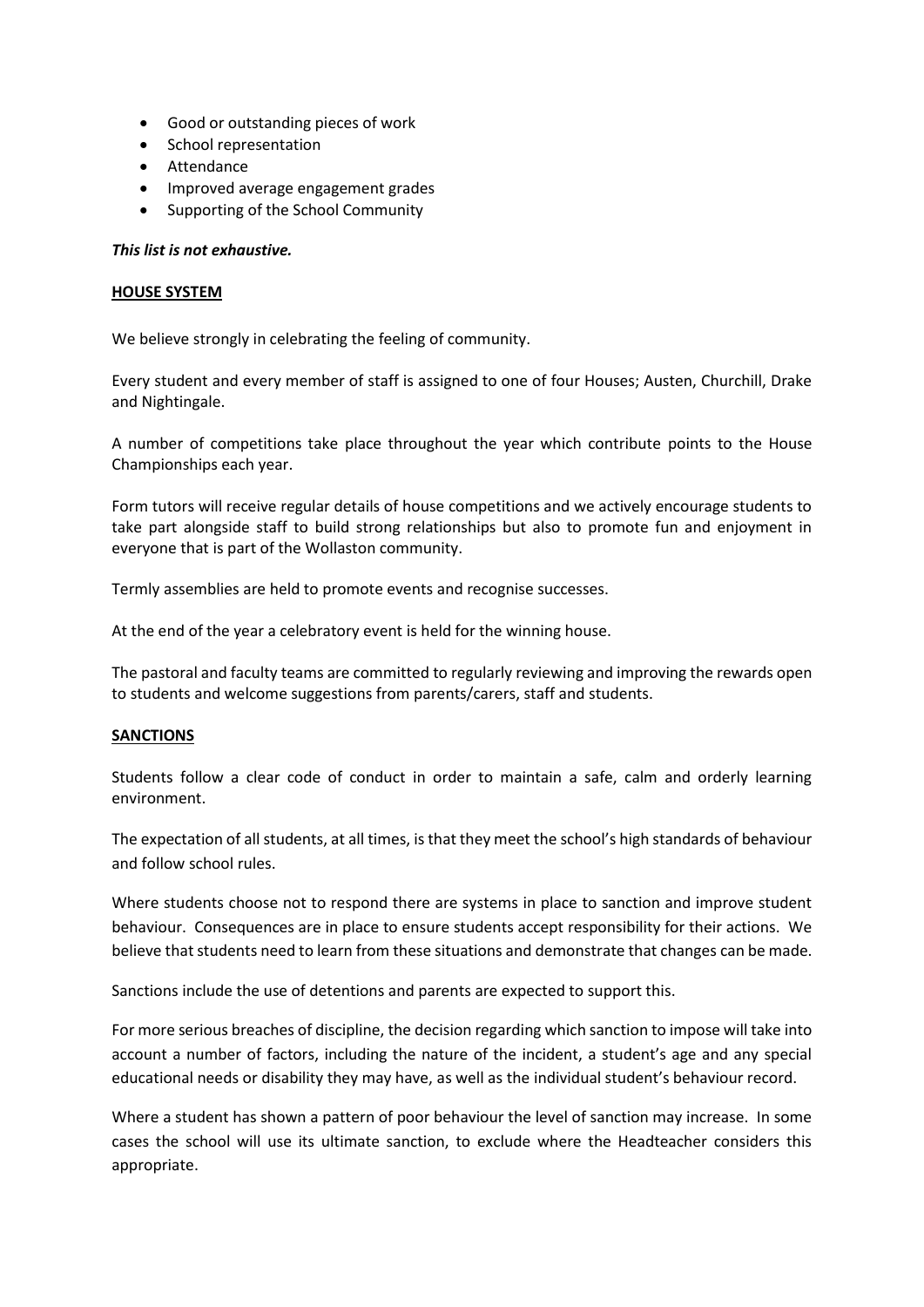Within the school, various staff have direct responsibility for managing the behaviour of students and ensuring that the smooth running of the school is maintained. These include teachers and support staff, learning support assistants and a large pastoral team.

Students are directly supported by a Head of Year and Student Manager who are responsible for a specific year team. This is further supported by a member of the Senior Leadership Team who will work alongside each year team.

Where students choose not to respond to the school's high standards of behaviour and breach the behaviour policy, then students must accept that consequences will be imposed.

# **TRACKING BEHAVIOUR AND MANAGING PERSISTENT BREACHES OF THE SCHOOL BEHAVIOUR POLICY**

The school monitors breaches of the school Behaviour Policy electronically. This enables the school to identify individual students with persistent poor behaviours.

If a student is identified as continuing to misbehave by breaching the school's behavior code, despite sanctions having been imposed, then the school will work on various behaviour management strategies to refocus the student.

The school has various strategies to support students in changing their behaviour. The choice of which strategies to employ is based on an assessment of an individual student's needs but might include any of the following:

- The school engaging with the parents
- Regular reviews, including interim reports
- Close monitoring including different levels of monitoring reports
- Changing tutor group or teaching group
- Consideration by the SENCo in school
- Careers Meeting referral
- Curriculum alternatives
- Behaviour contract with student, parents and school
- Pastoral Support Programme (PSP)
- Meeting with the governors' discipline committee
- Referral to an external support service
- Intervention from external behaviour support if appropriate
- A managed move to another local school with the consent of all parties, following the local managed move protocol

## **EXCLUSIONS**

## **Fixed Term Exclusions**

Fixed Term Exclusion will be avoided wherever possible and a variety of other sanctions will be used. The Headteacher makes the final decision in all cases of fixed-term exclusion.

For fixed term exclusions of 5 days or less, the readmission meeting will usually be carried out by the Head of Year but this can extend to include the Student Manager or an appropriate member of the Senior Leadership Team.